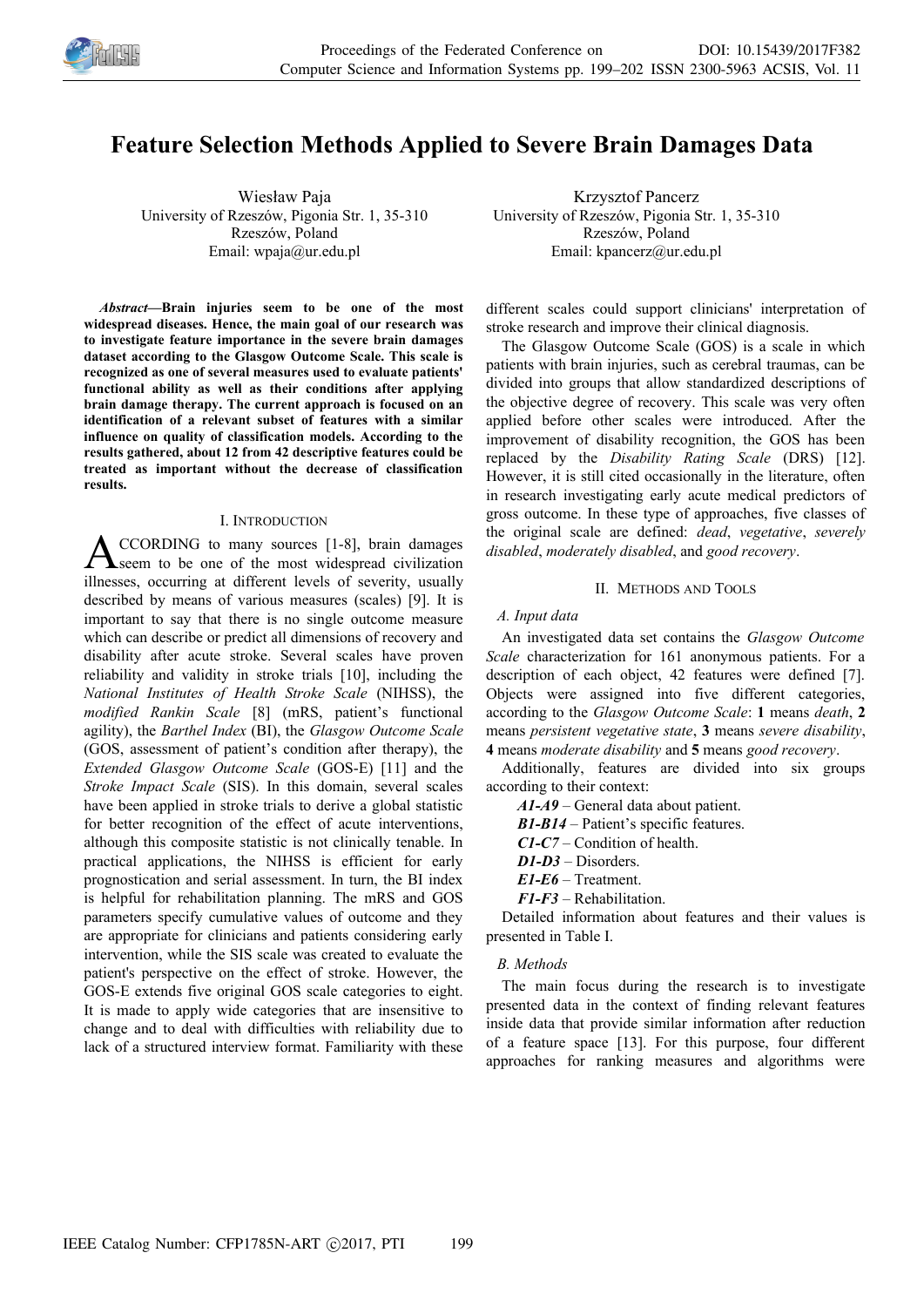applied. Classification quality was computed before and after an application of a feature selection procedure. Firstly, a simple filter method using a ranking measure in a form of *Information gain* was applied to calculate ranking values for each feature [14]. In this step, the dataset was extended by adding contrast variables to define the threshold between informative and non-informative features [15]. It means that each original feature was duplicated and its values were randomly permuted among all objects. In this way, a set of non-informative, by design shadow, features was added to the set of original features. The features, selected as important rather than random, were treated further as an important feature subset. Then, the classification process using five learning algorithms (*CN2 rules, Classification Tree, kNN, SVM, RandomForest*) was executed. After that, to extract a relevant feature subset, two other algorithms were applied [16]. The first one is based on the frequency of presence of features contained in the rule model that is created on the basis of the original dataset and additionally takes into account the quality of rules in which an analyzed feature occurs. Thus, the importance value of the  $i<sup>th</sup>$  attribute (*DRQualityImp*) could be presented as:

$$
DRQualityImp_{A_i} = \sum_{j=1}^{n} Q_{R_j} \cdot Pres(A_i)
$$

where *n* is a number of rules in the learning model,  $Q_{R_i}$  is the classification quality of the rule  $R_i$  and  $Pres(A_i)$  describes the presence of the  $i^{th}$  attribute, usually either 1 (feature occurred) or 0 (feature did not occur). In turn, the quality of a given rule  $R_j$  is defined as:

$$
Q_{Rj} = \frac{E_{corr}}{E_{corr} + E_{incorr}}
$$

where *Ecorr* is a number of correctly matched learning objects by the  $j<sup>th</sup>$  rule and  $E<sub>incorr</sub>$  is a number of incorrectly classified objects by this rule. In turn, the second algorithm (*DTLevelImp*) is based on the presence of a feature in the decision tree nodes generated from the original dataset and also takes into consideration the product of a weight *W<sup>j</sup>* assigned to a given level  $j$  of the tree and the number *Inst(node)* of cases classified in a given node at this level in which the feature  $A_i$  occurs. Thus, the *DTLevelImp* of the  $i<sup>th</sup>$ attribute can be presented as:

$$
DTLevellmp_{A_i} = \sum_{j=1}^{l} \sum_{node=1}^{x} W_j \cdot Inst(node) \cdot Pres(A_i)
$$

where *l* is a number of levels inside the model, *x* is a number of nodes inside at a given level and *Pres*(*Ai*) denotes the presence of the  $i^{th}$  attribute, usually either 1 (feature occurred) or 0 (feature did not occur).

In turn, a weight *W* of the level *j* is defined as:

$$
W_j = \begin{cases} 1 & \text{if } j = 1, j \in N, \\ \frac{W_{j-1}}{2} & \text{if } 1 \le j \le l. \end{cases}
$$

The last approach to feature selection is based on rough set theory. In rough set theory, feature selection refers to finding

TABLE I. FEATURES DEFINED ACCORDING TO THE GLASGOW OUTCOME  $S_{CATE}$ 

| Code             | Name                                                                              |                                                                                                                                |  |  |  |  |  |
|------------------|-----------------------------------------------------------------------------------|--------------------------------------------------------------------------------------------------------------------------------|--|--|--|--|--|
| A1               | Gender                                                                            | Male: Female                                                                                                                   |  |  |  |  |  |
| A2               | <b>Admission_diagnosis</b><br>(Acc. to ICD-10 classification)                     | Subarachnoid_hemorrhage;<br>Intracerebral_hemorrhage;<br>Cerebral_infarction; Stroke;<br>Other cerebrovascular<br>diseases     |  |  |  |  |  |
| A3               | <b>Final_diagnosis</b><br>(Acc. to ICD-10 classification)                         | Subarachnoid_hemorrhage;<br>Intracerebral_hemorrhage;<br>Cerebral_infarction;<br>Stroke;<br>Other_cerebrovascular_<br>diseases |  |  |  |  |  |
| A4               | Body_temperature [ <sup>0</sup> C]                                                | Discrete variable                                                                                                              |  |  |  |  |  |
| A5               | Age [years]                                                                       | Discrete variable                                                                                                              |  |  |  |  |  |
| A6               | Abode                                                                             | Town; Village                                                                                                                  |  |  |  |  |  |
| A7               | Time spent in hospital [days]                                                     | Discrete variable                                                                                                              |  |  |  |  |  |
|                  |                                                                                   | Less_than_1_hour;                                                                                                              |  |  |  |  |  |
| A8               | Time_elapsed<br>(from observation of illness<br>occurrence to hospital admission) | Less_than_3_hours;<br>3-6_hours; 6-12_hours;<br>12-14_hours; 2-3_days;<br>More_than_3_days                                     |  |  |  |  |  |
| A9               | Patient_cure_location                                                             | Stroke_ward;<br>Neurology_ward                                                                                                 |  |  |  |  |  |
| <b>B1</b>        | Arterial_hypertension                                                             | Present; Absent                                                                                                                |  |  |  |  |  |
| B <sub>2</sub>   | Ischemic_heart_disease                                                            | Present; Absent                                                                                                                |  |  |  |  |  |
| <b>B3</b>        | Past_cardiac_infarct                                                              | Present; Absent                                                                                                                |  |  |  |  |  |
| <b>B4</b>        | Atrial_fibrillation                                                               | Present, Absent                                                                                                                |  |  |  |  |  |
| <b>B5</b>        | Organic_heart_disease                                                             | Present; Absent                                                                                                                |  |  |  |  |  |
| <b>B6</b>        | Circulatory_insufficiency                                                         | Present; Absent                                                                                                                |  |  |  |  |  |
| B7<br><b>B8</b>  | <b>Diabetes</b><br><b>Hypercholesterolemia</b>                                    | Present; Absent<br>Present; Absent                                                                                             |  |  |  |  |  |
| <b>B9</b>        | <b>Obesity</b>                                                                    | Present; Absent                                                                                                                |  |  |  |  |  |
| $\overline{B}10$ | Transient_ischemic_attack                                                         | Present; Absent                                                                                                                |  |  |  |  |  |
| <b>B11</b>       | Past_stroke                                                                       | Present; Absent                                                                                                                |  |  |  |  |  |
|                  | B12 Infection_in_a_week_to_stroke                                                 | Present; Absent                                                                                                                |  |  |  |  |  |
|                  | <b>B13</b> Alcohol_addiction                                                      | Present; Absent                                                                                                                |  |  |  |  |  |
| B14              | Nicotine_addiction                                                                | Present; Absent                                                                                                                |  |  |  |  |  |
| C1               | Systolic_pressure                                                                 | Present; Absent                                                                                                                |  |  |  |  |  |
| C <sub>2</sub>   | Diastolic_pressure                                                                | Present; Absent                                                                                                                |  |  |  |  |  |
| C <sub>3</sub>   | <b>Pulse</b>                                                                      | Discrete variable<br>Normal_rythm;                                                                                             |  |  |  |  |  |
| C <sub>4</sub>   | Heart_action                                                                      | Atrial_fibrylation;<br>Other_dysrythmia                                                                                        |  |  |  |  |  |
| C5               | General_state_at_admission                                                        | Getting_up_alone;<br>Staying_in_bed_<br>consciousness;<br>Consciousness_disturbances                                           |  |  |  |  |  |
| C <sub>6</sub>   | Consciousness at admission                                                        | Conscious; Coma;<br>Consciousness_disturbances                                                                                 |  |  |  |  |  |
| C7               | Stroke_type*<br>(Acc. to Oxford classification,<br>OCSP)                          | LACS; PACS; POCS;<br>TACS; Hard_to_class                                                                                       |  |  |  |  |  |

the so-called decision reducts in a dataset (called a decision table). In general, a decision reduct is an optimal (minimal) subset of attributes preserving the classification ability as the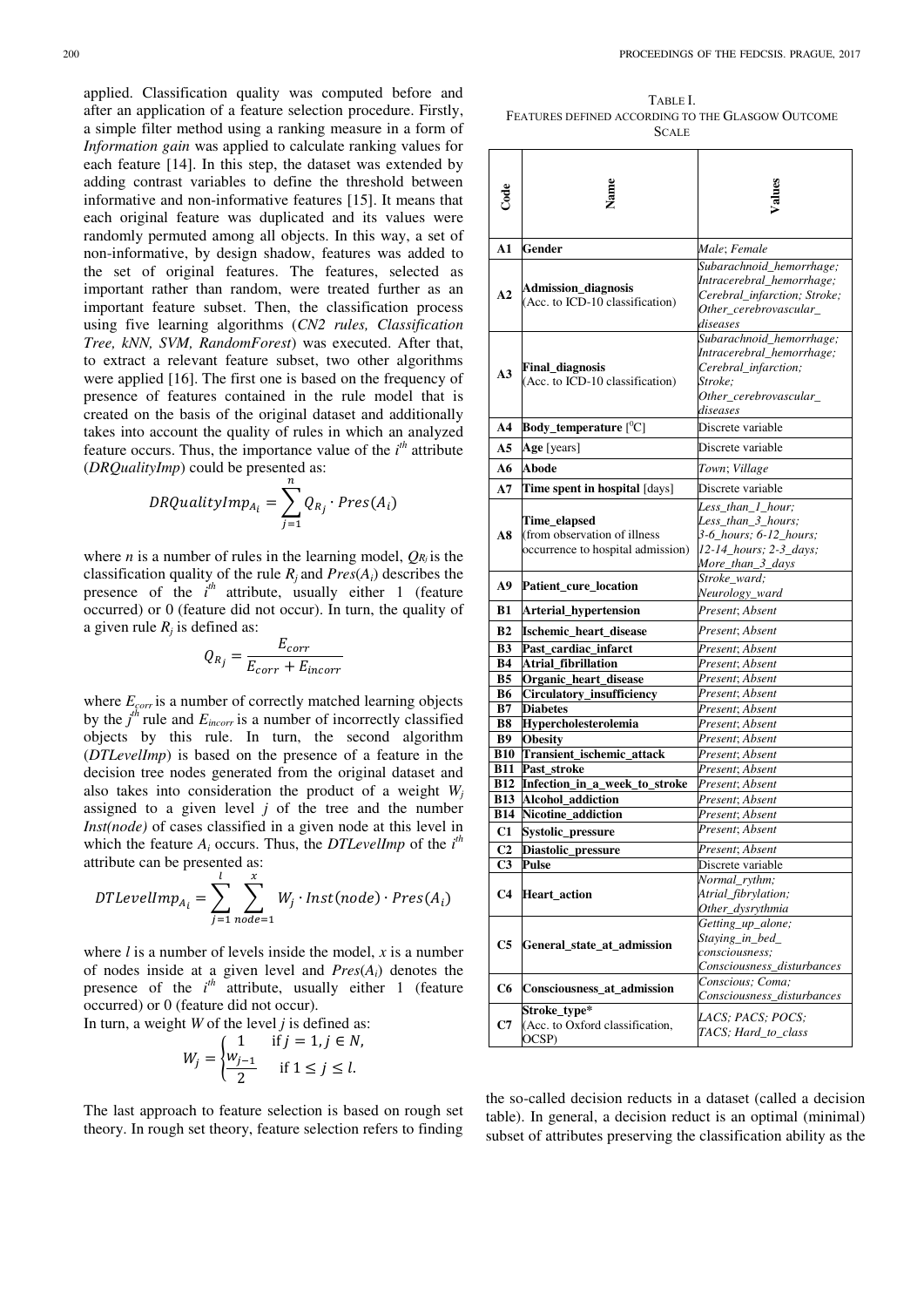| TABLE I (CONTINUED).                                    |
|---------------------------------------------------------|
| FEATURES DEFINED ACCORDING TO THE GLASGOW OUTCOME SCALE |

| Code           | Name                                            | Values                                                                                                                               |  |  |  |  |
|----------------|-------------------------------------------------|--------------------------------------------------------------------------------------------------------------------------------------|--|--|--|--|
| D1             | <b>Consciousness disorders</b><br>(during cure) | Present; Absent                                                                                                                      |  |  |  |  |
| D2             | Speech_disorders<br>(during cure)               | Present; Absent                                                                                                                      |  |  |  |  |
| D <sub>3</sub> | Swallowing_disorders<br>(during cure)           | Present; Absent                                                                                                                      |  |  |  |  |
| E1             | Aspirine_treatment                              | Present; Absent                                                                                                                      |  |  |  |  |
| E2             | Anticoagulants                                  | Present; Absent                                                                                                                      |  |  |  |  |
| E <sub>3</sub> | <b>Antibiotics</b>                              | Present; Absent                                                                                                                      |  |  |  |  |
| E4             | <b>Antihypertensives</b>                        | Present; Absent                                                                                                                      |  |  |  |  |
| E5             | Anti-edematous agents                           | Present; Absent                                                                                                                      |  |  |  |  |
| E6             | Neuroprotective agents                          | Present; Absent                                                                                                                      |  |  |  |  |
| F1             | <b>Exercise therapy</b>                         | Present; Absent                                                                                                                      |  |  |  |  |
| F2             | Speech therapy                                  | Present; Absent                                                                                                                      |  |  |  |  |
| F3             | Occupational therapy                            | Present; Absent                                                                                                                      |  |  |  |  |
| GOS            | <b>Glasgow Outcome Scale</b>                    | 1<br>(death)<br>(persistent vegetative state)<br>2<br>3<br>(severe disability)<br>(moderate disability)<br>4<br>(good recovery)<br>5 |  |  |  |  |

original set of attributes. Various rough set methods were proposed to calculate decision reducts in decision tables, however calculation of all decision reducts is the *NP*-hard problem (see [20]). Therefore, in the experiments, we have used a more efficient method, called the QUICKREDUCT algorithm proposed in [21] and implemented in the *Rough Sets package* for the R environment. It is an example of a method producing the so-called decision superreduct that is not necessarily a decision reduct (i.e., it is a subset of attributes that may be not minimal).

After subset selection, the classification process was applied. All results of classification, before and after feature selection, are presented in Table II. In this table, results were obtained using a dataset divided into five concepts. However, we also provide results gathered using a modified dataset, where five primary concepts were replaced by two more general categories: *healthy* and *sick*. Healthy concept corresponds to the 5<sup>th</sup> concept, i.e., *good recovery*, in turn, the *sick* concept corresponds to the remaining concepts merged into one.

 During the experiments, the Orange data mining tool [17] and the R environment were applied. Our own implementation of algorithms in this environment was also involved. The 10-fold cross validation paradigm was also applied during the classification process.

#### III. RESULTS AND CONCLUSIONS

The results of feature selection and calculation of quality of classification are acquired in Table II and Table III. Additionally, the average results are presented in a form of a chart, see Figure 1. It could be observed that each method

caused decreasing a number of features in comparison to the original dataset. Particularly, in case of the five-class problem, application of contrast features led to selection of 12 relevant features from 42 original features, and at the same time classification accuracy (CA) and area under ROC curve (AUC) [18,19] slightly increased. Other three methods also reduced a feature space, from 42 features to 29, 17 and 9 using *DRQualityImp, DTLevelImp,* and *Rough Set* approaches respectively. However, in these approaches, CA and AUC parameters slightly decreased. In turn, in case of the two-class problem, there could be observed substantial improvement of classification accuracy.



Fig. 1 Average results of classification accuracy (CA) and area under ROC curve (AUC) using five learning models.

During the experiments, some of the features achieved significant values of ranking measures. In turn, other features were estimated as much less important. In this way, it could be stressed that the most important features should be diagnosed very carefully.

The future research should be focused on simplification of the descriptive parameters, finding the compromise of a low classification error rate according to high efficiency of the Glasgow Outcome Scale. Some constructive induction methods could be applied to find general measures that may simplify diagnosis support for medical specialists.

#### **REFERENCES**

- [1] J. Wright. (2000) The disability rating scale. The Center for Outcome Measurement in Brain Injury. [Online]. Available: http:// www.tbims.org/ combi/drs
- [2] P.B. Gorelick, M. Atler (2002) *The prevention of stroke*. CRC Press.
- [3] K. M. Hall, T. Bushnik, B. Lakisic-Kazazic, J. Wright, and A. Cantagallo, "Assessing traumatic brain injury outcome measures for longterm follow-up of community-based individuals," *Archives of Physical Medicine and Rehabilitation*, vol. 82, no. 3, pp. 367–374, 2001. doi: 10.1053/apmr.2001.21525
- [4] L. Wilson, L. E. Pettigrew, and G. M. Teasdale, "Structured interviews for the Glasgow outcome scale and the extended Glasgow outcome scale: Guidelines for their use," *Journal of Neurotrauma*, vol. 15, no. 8, pp. 573–585, 1998.
- [5] J. Wilson, L. Pettigrew, and G. Teasdale, "Emotional and cognitive consequences of head injury in relation to the Glasgow outcome scale," *Journal of Neurology, Neurosurgery & Psychiatry*, vol. 69, no. 2, pp. 204–209, 2000. doi: 10.1136/jnnp.69.2.204